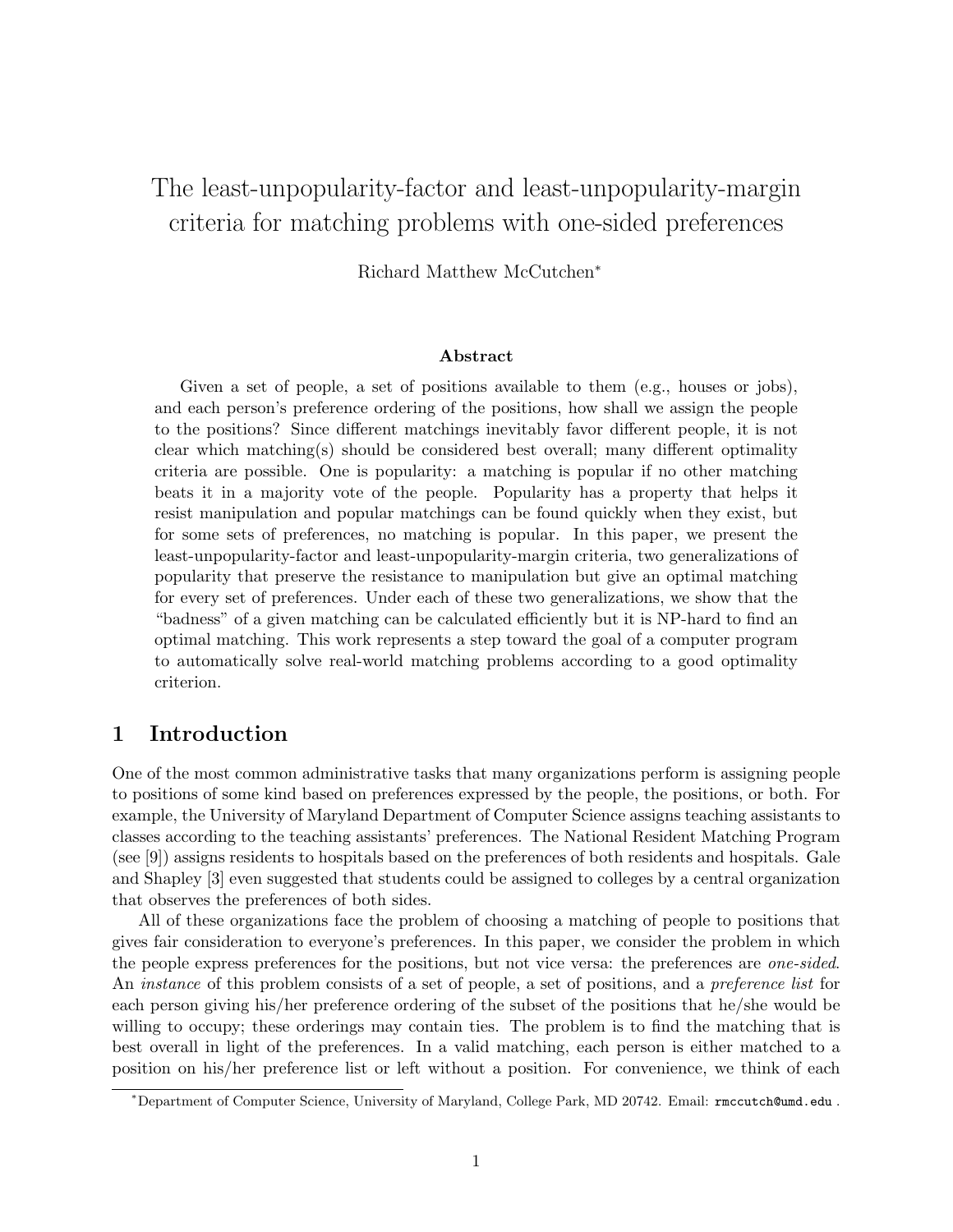person p as having a *last resort* position  $LR(p)$  available only to p as p's last choice; assigning a person to his/her last resort represents leaving him/her without a position.

What makes this problem interesting is that it is not clear what it means for a matching to be "best". Since it is almost never possible to give everyone his/her first choice simultaneously, any matching will inevitably make trade-offs, pleasing some people at the expense of others. If we can change a matching to make someone better off without making anyone else worse off (a Pareto improvement), of course we should do so, but there are still many Pareto efficient matchings that admit no such improvement, and each makes a different set of trade-offs. To decide among these, we need an *optimality criterion* that, for each instance, designates one or more matchings as optimal. Then, to apply the criterion in practice, we need an efficient algorithm to compute an optimal matching for a given instance. Ideally, our criterion should be "fair" in some sense and should resist attempts by the people to obtain better positions by lying about their preferences.

Many different optimality criteria have been proposed, studied, and used. Some optimality criteria are based on minimizing various functions of the numerical preference ranks that the people give to the positions they receive, but unfortunately, such criteria tend to be easy to manipulate. For example, at one point MIT assigned incoming students to residence halls by minimizing the sum of the cubes of the numerical ranks, and a student could improve his/her chances of being assigned to his/her true first-choice residence hall by inserting other highly desirable residence halls near the top of his/her preference list [8].

One criterion that does not use numerical ranks and is therefore less susceptible to this kind of manipulation is *popularity*. A matching  $M$  is *popular* if there does not exist another matching  $N$ that beats it by majority vote, where each person votes for the matching that gives him/her the position he/she likes better or abstains if he/she likes the two positions equally well. For example, consider the instance I and matchings  $M$  and  $N$  shown below. (In this paper, we will display instances as tables that give the preference rank number (or − if forbidden) for each person (row) and position (column); last resort positions are never shown. We will display a matching as a set of parenthesized rank numbers. Here, I contains three people A, B, C and three positions  $w, x, y$ . Person B likes position w better than position x and is unwilling to occupy position y. In matching  $M$ , he occupies position  $x$ .)

$$
I = \begin{pmatrix} w & x & y \\ A & 1 & - & 2 \\ C & - & 1 & 2 \end{pmatrix}, \qquad M = \begin{pmatrix} w & x & y \\ A & (1) & - & 2 \\ B & (1) & (2) & - \\ C & - & 1 & (2) \end{pmatrix}, \qquad N = \begin{pmatrix} w & x & y \\ A & 1 & - & (2) \\ C & - & (1) & 2 \end{pmatrix}
$$

M is not popular because N beats it by majority vote  $(A \text{ and } C \text{ outvote } B \text{ in favor of } N)$ , while one can easily verify that N is popular. Abraham et al.  $[1]$  gave an efficient algorithm to compute a popular matching for a given instance when one exists. Unfortunately, some instances, such  $I_2$ , have no popular matching because of nontransitivity in the voting:

$$
I_2 = \begin{array}{c c c c} & w & x & y \\ A & 1 & 2 & 3 \\ C & 1 & 2 & 3 \end{array}
$$

Given any matching, we can obtain a matching that beats it by a vote of 2 to 1 by promoting the occupant of y to x and the occupant of x to w and demoting the occupant of w to y.

In general, when no matching meets the standard of popularity, we would still like to choose a merely "poor" matching over a "terrible" one. To this end, we will propose two numerical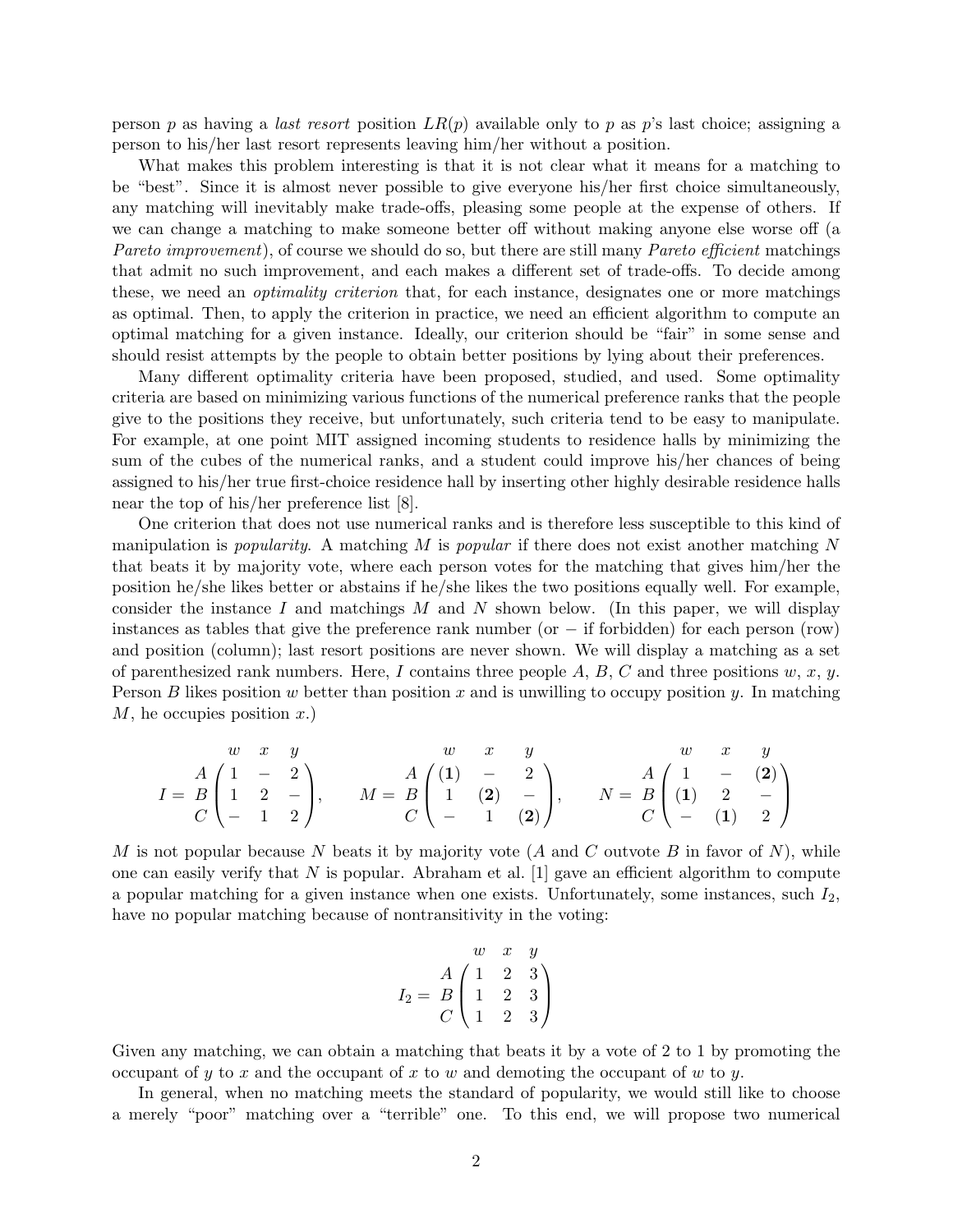measures of a matching's "badness": its unpopularity factor and its unpopularity margin. The least-unpopularity-factor and least-unpopularity-margin optimality criteria, respectively, are based on the minimization of these two measures. We will show that a given matching's unpopularity factor and unpopularity margin can be calculated efficiently using algorithms based on shortest paths and minimum-cost flow, respectively. However, surprisingly, it is possible to encode the structure of a 3-satisfiability instance in the people's preferences so as to prove that finding an optimal matching under either criterion is NP-hard; we will present this rather unusual reduction in detail.

The inablity to find optimal matchings severely limits the immediate practical applicability of these two criteria. Nevertheless, by ruling them out, my work makes a step toward the goal of finding a criterion that has all the desired properties. Such a criterion would make it possible for organizations to solve their matching problems easily, fairly, and objectively by computer, which would constitute a significant advance over the currently widespread technique of eyeballing all the preferences and manually constructing a matching one person at a time.

## 2 Related work

The notion of popularity was first introduced by Gärdenfors  $[4]$  in the context of two-sided preferences. More recently, Abraham et al. [1] discussed it for one-sided preferences and gave the first polynomial-time algorithm to find popular matchings. On an instance with n people and a total of m preference-list entries, the algorithm runs in  $O(\sqrt{n}m)$  if there are ties and  $O(n+m)$  if not. Abraham and Kavitha [2] suggested that, when no popular matching exists, a matching could be chosen based on the graph induced by the "beats by majority vote" relation among matchings. In this paper, we take a different approach by generalizing the "beats" relation itself.

Rank-maximality is another criterion. A matching M is rank-maximal if it has the lexicographically maximum tuple  $(n_1, n_2, \ldots)$ , where  $n_i$  is the number of people assigned to positions they respectively ranked ith. Irving et al. [6] found an algorithm that computes a rank-maximal matchis pectively rained it. If ying et al. [0] found an algorithm that computes a rain, inaximal match-<br>ing in  $O(\min(n + C, C\sqrt{n})m)$  time, where C is the worst rank to which any person is assigned in the result (e.g., 3 for a third choice).

If each person gives numerical values to the positions instead of ordering them, the most natural rule, known as weighted matching, is to maximize the total value of all pairs. In instances with twosided preferences (we think of people as applicants and positions as recruiters), the most commonly used rule is *stable marriage*. A matching is *stable* if no currently unpaired applicant and recruiter both prefer each other to their current partners. Gale and Shapley [3] proposed the rule, proved that a stable matching always exists, and gave an algorithm to find one.

## 3 The unpopularity factor

We will begin by defining the unpopularity factor of a matching.

**Definition 3.1.** If M and N are two matchings for the same instance, N dominates M by a factor of  $u/v$ , where u is the number of people who strictly prefer N to M and v is the number of people who strictly prefer M to N.

**Definition 3.2.** The unpopularity factor of a matching  $M$  is the maximum factor by which it is dominated by any other matching (ignoring matchings that give  $u = v = 0$ ).

Note that a matching N dominates a matching M by a factor of  $\infty$  if and only if N is a Pareto improvement over  $M$ ; thus  $M$  has a finite unpopularity factor if and only if it is Pareto efficient.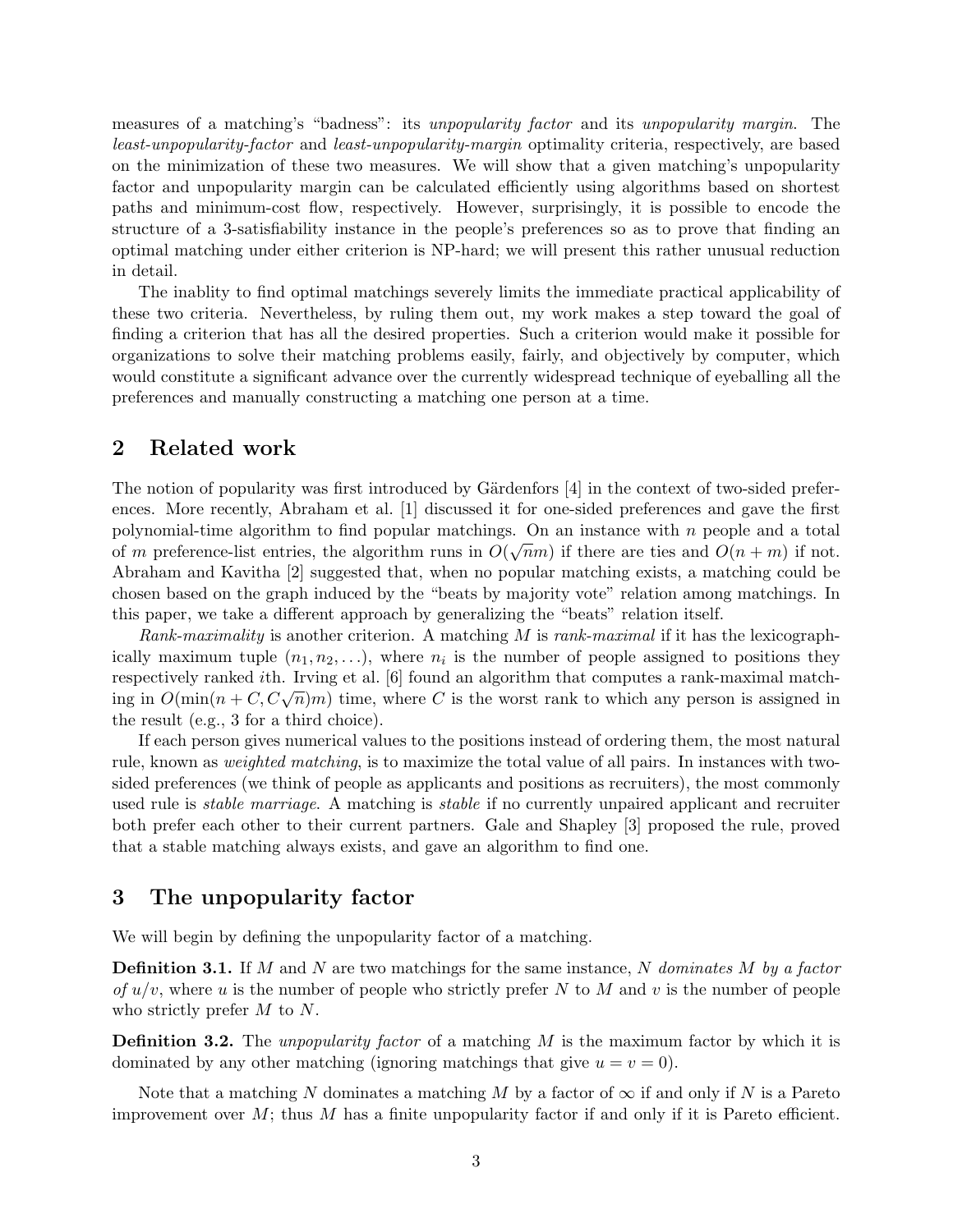Furthermore, a matching is popular as defined by Abraham et al. [1] if and only if its unpopularity factor is at most 1.

The *least unpopularity factor* of an instance is the minimum unpopularity factor of all of its matchings, and the matching(s) that achieve this minimum are considered optimal. Thus, different instances have different numbers of optimal matchings, but every instance has at least one.

Let us revisit the examples from the Introduction.  $M$  has unpopularity factor 2 because  $N$ dominates it by a factor of  $2/1 = 2$ ; it is clear by inspection that no other matching dominates M by a greater factor. However, N has unpopularity factor 1: the only person who could possibly want to switch matchings is  $A$ , and to promote  $A$  we must demote  $B$  to his last resort, achieving a dominance factor of  $1/1 = 1$ . In  $I_2$ , the six matchings that fill all three positions all have unpopularity factor 2 because the people in x and y can improve at the expense of the person in w. No matching has a smaller unpopularity factor, so these six matchings are optimal for  $I_2$ .

#### 3.1 Differences between matchings: reassignments, paths and cycles

To determine the unpopularity factor of a matching directly from the definition, we would have to consider all possible alternative matchings and calculate the factor by which each dominates M, which would take exponential time. Fortunately, there is an efficient way to calculate the unpopularity factor using the concept of pressures, which we will develop next.

We can think of an instance as a bipartite graph whose vertex sets are the people and the positions and whose edges are the preference-list entries. A matching of the instance is then just a matching of the graph that uses all the people (because every person has a position, though it might just be her last resort).

In what ways can two matchings  $M$  and  $N$  differ? Their symmetric difference, which we will denote  $M \oplus N$ , consists of vertex-disjoint paths and/or cycles that are alternating in the sense that their edges come alternately from  $M$  and  $N$ . Furthermore, the alternating paths stop at positions, because if a path stopped at a person, she would lack a position in one matching, which is not allowed. We can think of an alternating path as a sequence of reassignments: one person moves to a different position, ejecting its original occupant; the occupant takes another position, ejecting its occupant; and so forth until someone takes a previously unoccupied position. Each reassignment may constitute a promotion or demotion of the reassigned person according to his/her preferences. An alternating cycle is similar except that all reassignments must "happen at once".

Conversely, we say that a path or cycle X is applicable to a matching M if  $M \oplus X$  is a valid matching. If so, applying X to M gives  $M \oplus X$ ; X represents the change from M to  $M \oplus X$ .

With this intuition, we can define pressures.

## 3.2 Pressures

**Definition 3.3.** Let M be a Pareto efficient matching. The *pressure* of a filled position p in M is the largest k for which there exists an alternating path applicable to  $M$  that promotes k people without demoting anyone and then ends with the demotion of the occupant of p to her last resort. Note that the demotion by itself constitutes such a path for  $k = 0$ . (The term "pressure" comes from the idea of k people stacked up behind  $p$ , wishing that its occupant will leave so they can all become better off.)

**Theorem 3.4.** The unpopularity factor of a Pareto efficient matching  $M$  is the greatest pressure of any of its filled positions.

*Proof.* Recall that the unpopularity factor of  $M$  is the greatest pressure by which any other matching dominates  $M$ . To establish that the two maxima are equal, we'll show that each is at least as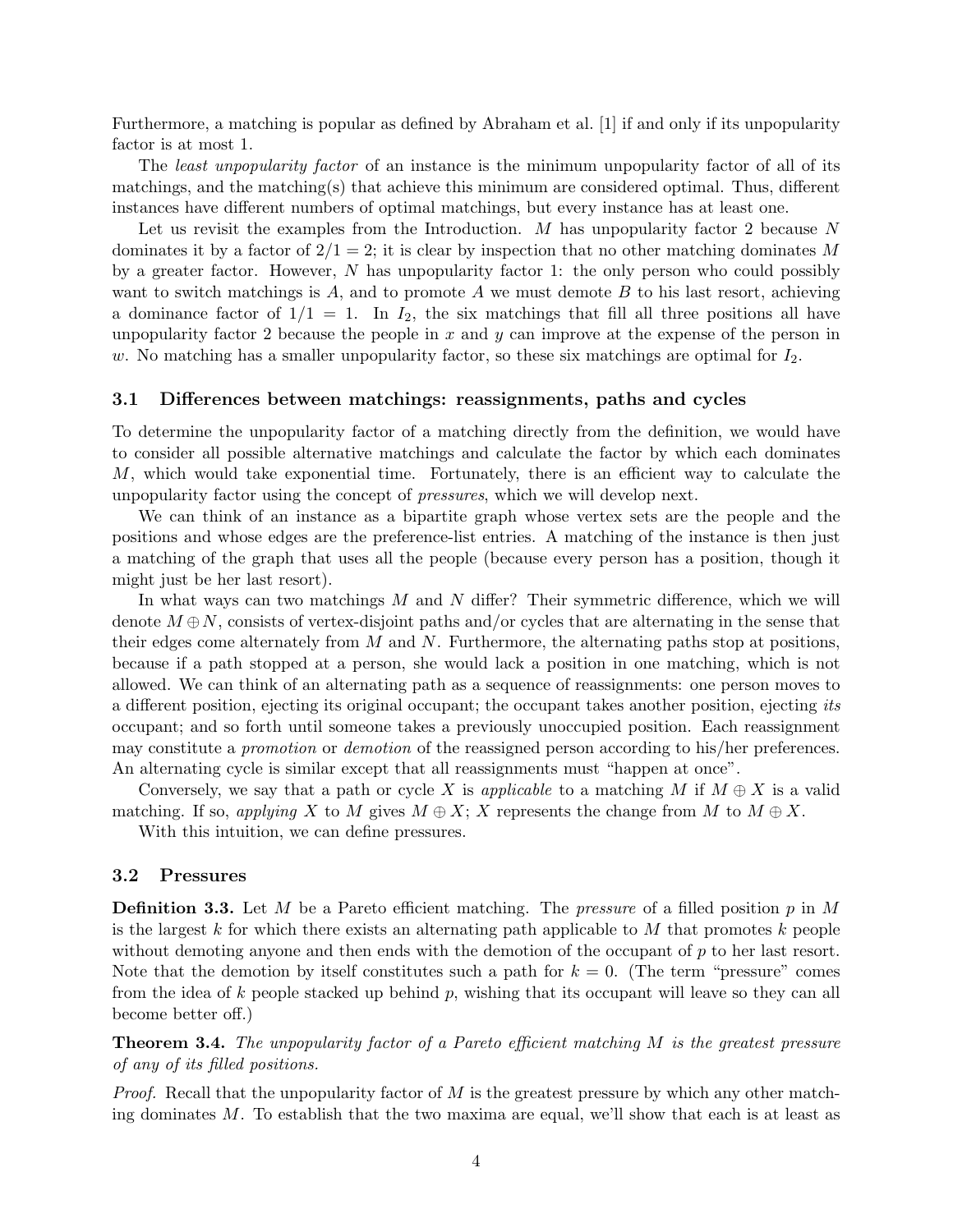great as the other, i.e., (a) if M has a position p of pressure k, then there exists a matching N that dominates M by a factor of at least k and (b) if a matching N dominates M by a factor of f, then M has a position of pressure at least  $[f]$ .

(a): Simply let N be the result of applying the path that determines the pressure of p to  $M$ . The path makes k people better off and one person worse off, so N dominates M by a factor of k.

(b): Let u and v be the total number of people better and worse off in N than in M, so that  $f = u/v$ . We begin by modifying N so that everyone who is worse off in N than in M is demoted all the way to his last resort in N; this does not change u or v. Decompose  $M \oplus N$  into a collection of paths and cycles  $X_1, \ldots, X_c$ , discarding those that neither promote nor demote anyone. Each  $X_i$  must demote at least one person so that it is not a Pareto improvement over M. That person is demoted to his last resort, and since there is no one else to leave the last resort, the demotion must be the last reassignment in  $X_i$ ; thus  $X_i$  is a path (not a cycle). A path has only one last reassignment, so each  $X_i$  demotes exactly one person to his last resort, and  $c = v$ .

For each *i*, let  $u_i$  be the number of people promoted by  $X_i$ ; of course,  $\sum_i u_i = u$ . Choose an i such that  $u_i \geq [u/v] = [f]$ ; by the Pigeonhole Principle, one must exist. Let p be the position whose occupant is demoted by  $X_i$ . Observe that  $X_i$  has exactly the form considered in Definition 3.3 for the pressure of p, and it makes at least  $[f]$  people better off; thus the pressure of p is at least  $[f]$ .  $\Box$ 

Corollary 3.5. The unpopularity factor of a matching, if finite, is an integer.

### 3.3 Computing the unpopularity factor

We can find the pressures of a matching using the following simple algorithm based on Goldberg's shortest-path algorithm [5]:

Algorithm 3.6. Determines whether a matching M is Pareto efficient and, if so, finds the pressure of each filled position in M. Runs in  $O(m\sqrt{n})$  time, where n is the number of positions and m is the total number of entries of the preference lists.

*Method.* Construct a graph G whose vertices are the positions of  $M$  and whose edges are as follows:

- There is an edge of length  $-1$  from  $p_1$  to  $p_2$  if  $p_1$  is filled by a person who would strictly prefer to have  $p_2$ .
- There is an edge of length 0 from  $p_1$  to  $p_2$  if  $p_1$  is filled by a person who is indifferent to having  $p_2$ .
- There is no edge from  $p_1$  to  $p_2$  if  $p_1$  is empty or its occupant strictly prefers  $p_1$  over  $p_2$  or is unwilling to occupy  $p_2$ .

Run Goldberg's algorithm on G, using all positions as sources so that the algorithm finds the shortest path arriving at each position. If Goldberg's algorithm finds a negative cycle in G or a negative-length path arriving at an unfilled position, announce that  $M$  is Pareto inefficient. Otherwise, the pressure of each position is the negative of the length of the shortest path arriving at it.  $\Box$ 

Correctness. Each edge  $e = (p_1, p_2)$  in G represents the reassignment of the occupant of  $p_1$  to  $p_2$ ; the edges of G correspond exactly to the reassignments that are not demotions. Furthermore, e has weight −1 if and only if the reassignment is a promotion, so the length of a path or cycle in G is the negative of the number of people it promotes.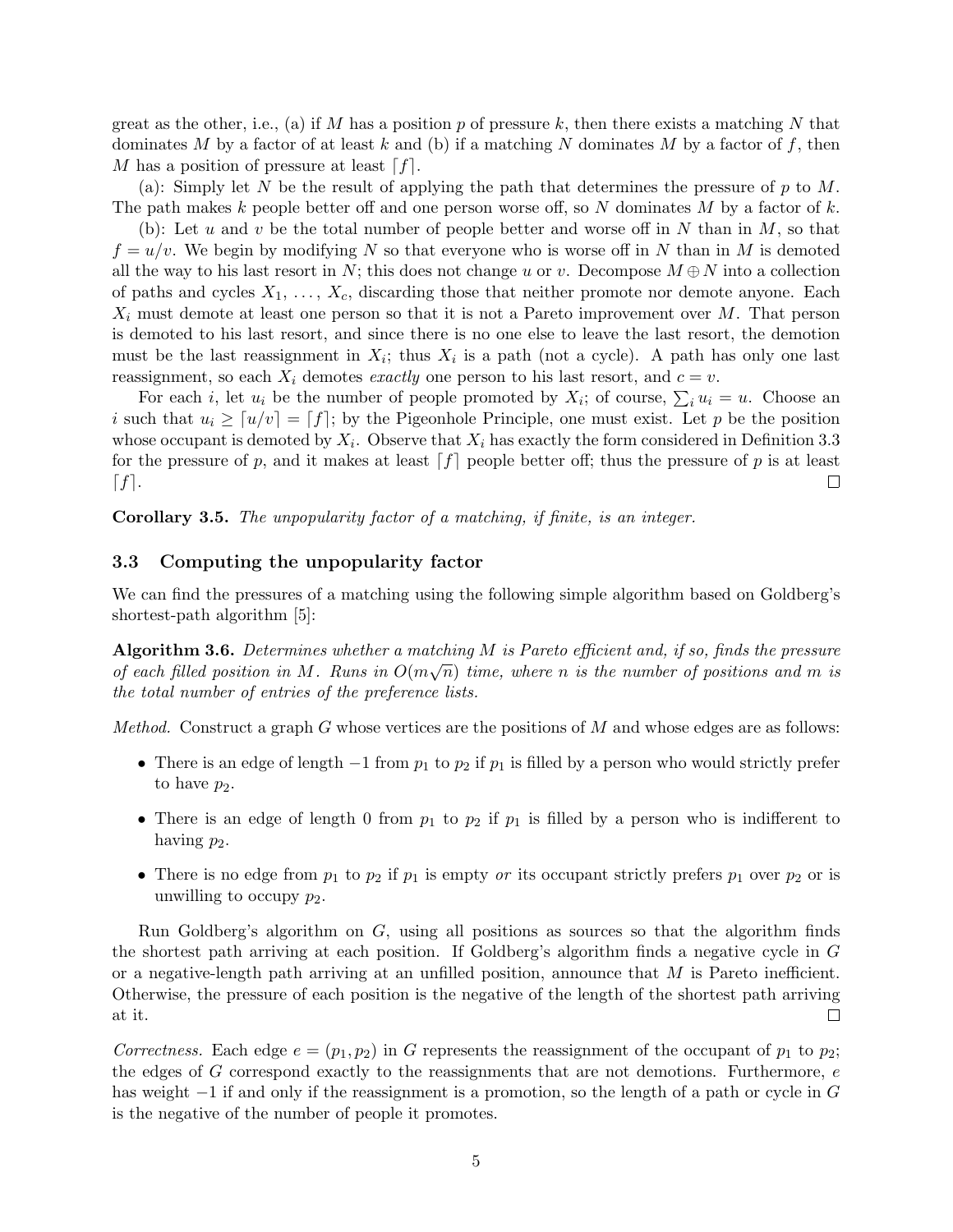In light of this, a negative cycle in  $G$  represents a Pareto-improving cycle applicable to  $M$ , and a negative-length path to an unfilled position represents a Pareto-improving path in  $M$ ; thus the algorithm's determination of whether  $M$  is Pareto efficient is correct. If  $M$  is Pareto efficient, paths in G arriving at a position p represent paths applicable to M of the form considered in Definition 3.3 with the negative of a path's length corresponding to  $k$  in that definition. Thus, the negative of the shortest length of a path arriving at  $p$  gives the pressure of  $p$ , as desired.  $\Box$ 

Running time. Each edge  $(p_1, p_2)$  of G corresponds to a different preference-list entry in M, so the number of edges does not exceed the total number of preference-list entries. Since edge lengths are at least  $-1$ , Goldberg's algorithm runs in  $O(m\sqrt{n})$  time, and the additional overhead in this algorithm is less than that.  $\Box$ 

To find the unpopularity factor of a matching, we use Algorithm 3.6 to find the pressures and then simply take the highest pressure.

## 4 The unpopularity margin

The unpopularity margin of a matching is defined the same way as the unpopularity factor, except we subtract the numbers of votes instead of dividing them:

**Definition 4.1.** If M and N are two matchings for the same instance, N dominates M by a margin of  $u-v$ , where u is the number of people who strictly prefer N to M and v is the number of people who strictly prefer M to N.

**Definition 4.2.** The *unpopularity margin* of a matching  $M$  is the maximum margin by which it is dominated by any other matching.

Note that the unpopularity margin of a matching  $M$  is an integer, and it is nonnegative because M dominates itself by a margin of zero. Just as we can express calculating the unpopularity factor as a shortest-path problem, we can express calculating the unpopularity margin as an min-cost maxflow problem. Since we use integer edge capacities, we assume that edge flows are also integers.

**Algorithm 4.3.** Finds the unpopularity margin of a matching M in  $O((u + 1)m)$ √  $\overline{r+s}$ ) time, where  $r$  is the number of people,  $s$  is the number of positions,  $m$  is the total number of entries of the preference lists, and u is the unpopularity margin.

Method and correctness. Construct a flow graph G having as vertices a source, a sink, and the people and positions of M. Add an edge of unit capacity and zero cost from the source to each person and from each position to the sink. For each preference-list entry submitted by a person A for a position p, add a unit-capacity edge from A to p whose cost is  $-1$ , 0 or 1 as A likes p better than, the same as, or worse than her position in M.

The flow that sends one unit from the source to each person to his/her last resort to the sink transports  $r$  units of flow and saturates all edges leaving the source, so it is a max-flow; thus every max-flow transports r units of flow. To do so, a max-flow must put one unit of flow through each person, and those units must reach the sink via different positions since the capacity from each position to the sink is limited to 1. Thus, the max-flows of G correspond exactly to the possible matchings of the instance.

Furthermore, it should be clear that the cost of a max-flow is the negative of the margin by which it dominates  $M$ . Thus, all we have to do is find the min-cost max-flow; the negative of its cost gives the unpopularity margin of  $M$ . To find it, we start with the max-flow representing  $M$ itself and augment negative cycles found using Goldberg's shortest-path algorithm [5].  $\Box$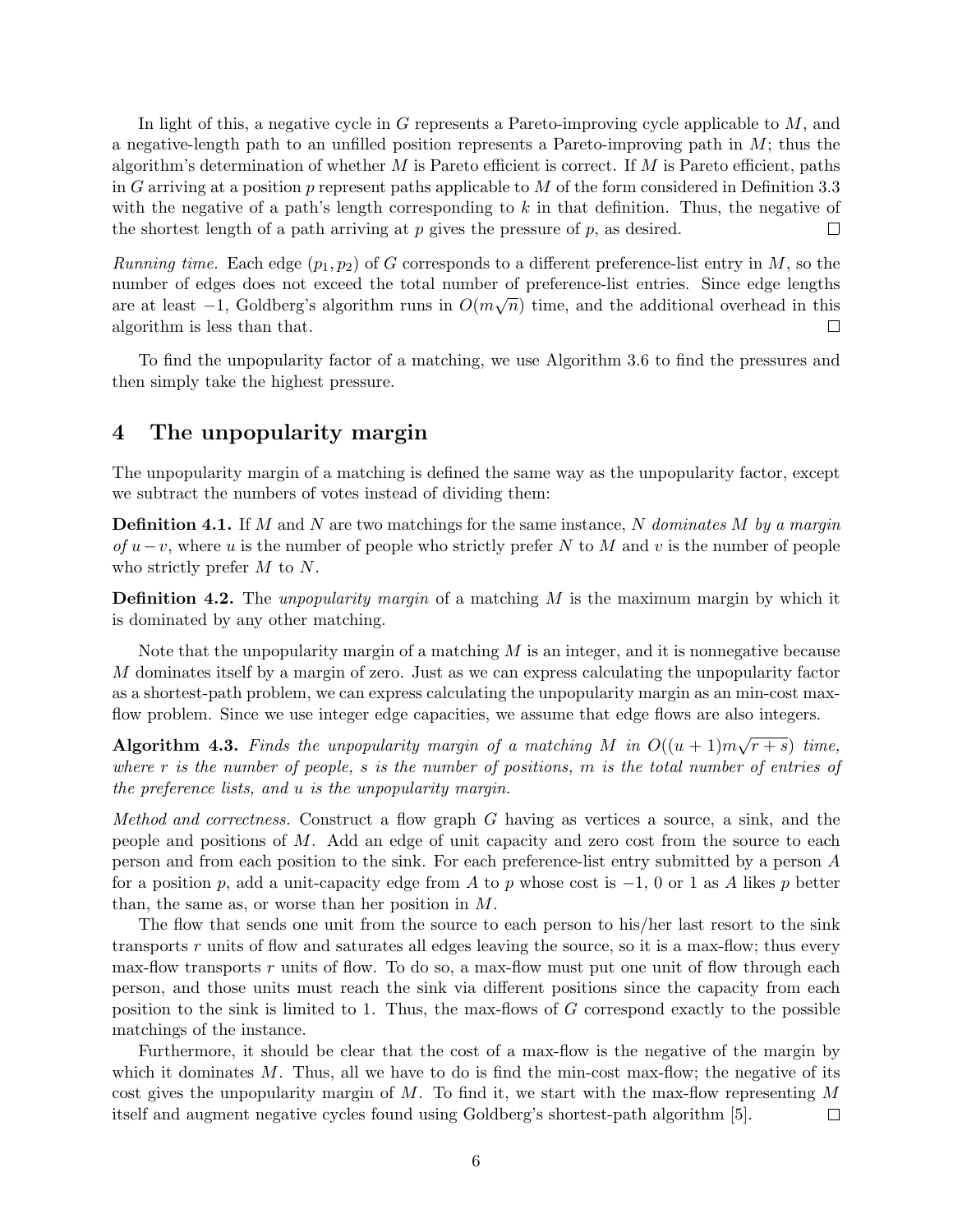Running time. To find each negative cycle, we run Goldberg's algorithm on our graph of  $r + s$ vertices and m edges, taking  $O(m\sqrt{r+s})$  time. Each cycle decreases the cost by at least 1 until we reach cost  $-u$ , so we find at most u cycles; then we perform one more failed search for a cycle. The bound follows.  $\Box$ 

## 5 NP-hardness of finding least-unpopularity matchings

We now use a reduction from 3-satisfiability (3SAT) to prove that the problems of finding a leastunpopularity-factor matching and finding a least-unpopularity-margin matching for a given set of preferences are both NP-hard; it happens that the same reduction works for both problems. Abraham et al. [1] analyze preference sets with no ties separately from the general case of ties. We have had no reason to make this distinction so far, but the reduction will always generate preference lists with no ties in order to prove that even the no-ties versions of the problems are NP-hard.

The reduction converts an instance  $S$  of 3SAT to a polynomial-size preference set  $P$  and an *ideal* unpopularity factor. We will show that any tuple of truth values that satisfies  $S$  can be converted to a matching of  $P$  whose unpopularity factor does not exceed the ideal value, and vice versa; thus, the least unpopularity factor of  $P$  is the ideal value or less if and only if  $S$  is satisfiable. Clearly, if we had an algorithm to compute  $P$ 's least unpopularity factor, we could use it to determine whether S is satisfiable. Therefore, computing the least unpopularity factor of a set of preferences is at least as hard as determining whether a 3SAT instance is satisfiable, so it is NP-hard. Computing an actual matching of that unpopularity factor is at least as hard still. This paragraph applies equally if "factor" is replaced by "margin"; in the description of the reduction, "unpopularity" refers to either "unpopularity factor" or "unpopularity margin".

### 5.1 Overview of the reduction design

The reduction, like most, builds  $P$  from gadgets that represent pieces of  $S$ . Each gadget will contain some *internal* people and positions and some *linking people*; there will also be *linking positions* that do not belong to any gadget. An internal person is willing to occupy only internal positions of her own gadget, but a linking person is also open to exactly one linking position, which is always her first choice. Any reassignment of the occupant of a linking position  $p$  is a demotion, which (from the perspective of voting) could just as well be to his last resort as into a gadget; thus, the dominance that can be achieved by replacing him depends only on the identity and state of the gadget providing the replacement, not on the states of any other gadgets. In other words, gadgets are isolated from one another unpopularity-wise; their only interactions are in which gadget gets to fill each linking position. Thus, we can analyze each gadget's contribution to the unpopularity of the matching separately as a function of which linking positions the gadget gets.

Motivated by this idea, we introduce several "models" of gadget, each of which is designed to enforce a certain constraint on which linking positions it must get by producing a low unpopularity if the constraint is satisfied or a higher one if it is not. To represent  $S$ , we start with a set of key linking positions representing its variables; the choice of which gadget gets each of these positions represents a tuple of truth values for S. We then add gadgets so that satisfaction of all of the gadget constraints is equivalent to satisfaction of S and let the ideal unpopularity of P be the low unpopularity that would result if every gadget's constraint were satisfied. Note that the unpopularity factor of the matching is the highest pressure produced by any gadget, while the unpopularity margins of separate gadgets generally add.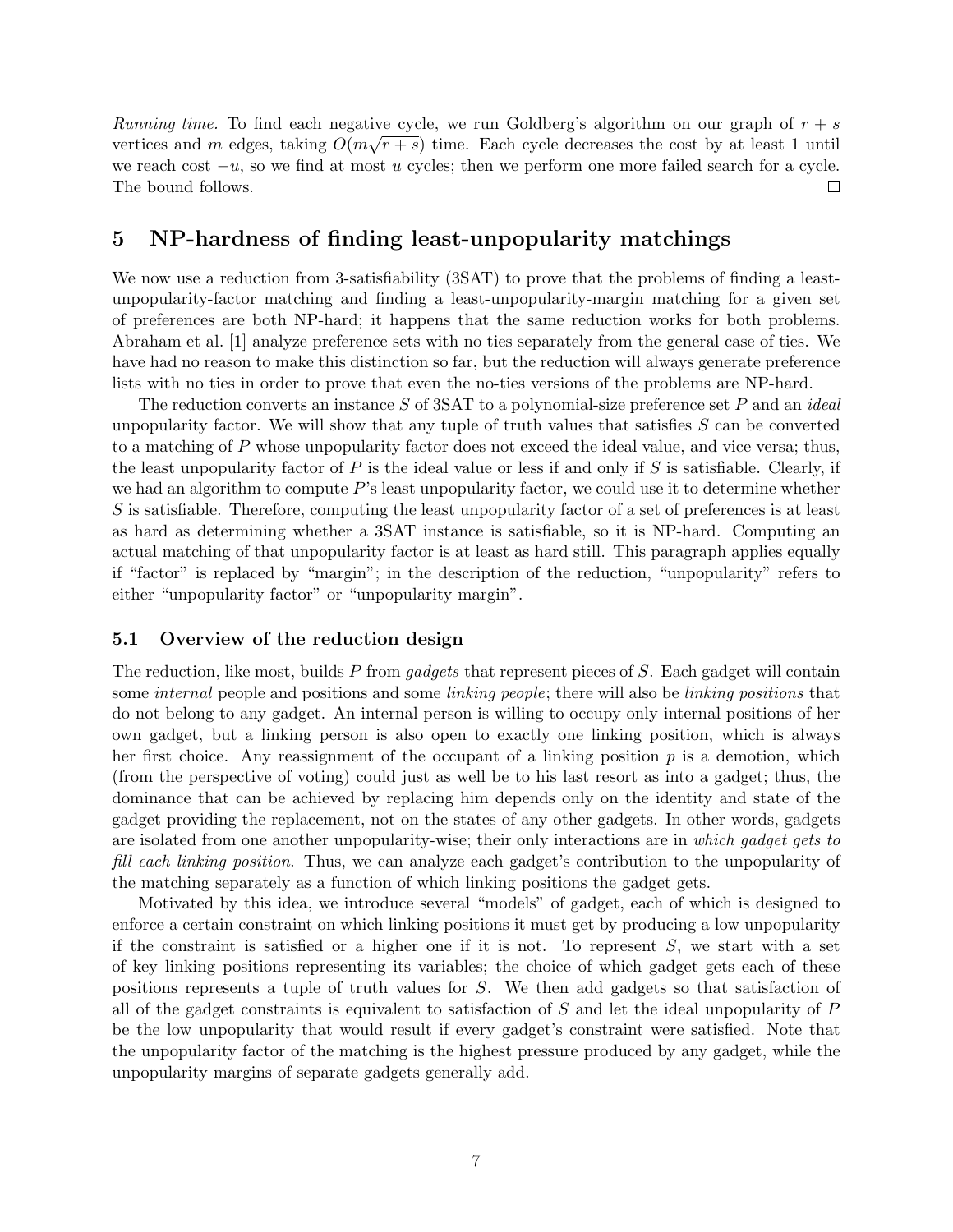## 5.2 The gadgets

Our first type of gadget is the box. It consists of four internal positions, three internal people  $(i_1, j_2)$  $i_2$ , and  $i_3$ ), and three linking people  $(w, n_1,$  and  $n_2)$ . Here is its structure, including the linking positions:

$$
\begin{array}{ccccccccc}\nx & y & z & u & l_w & l_{n1} & l_{n2} \\
w & 2 & 3 & 5 & 4 & 1 & - & - \\
i_1 & 1 & 2 & 3 & 4 & - & - & - \\
i_2 & 1 & 2 & 3 & 4 & - & - & - \\
i_3 & 1 & 2 & 3 & 4 & - & - & - \\
n_1 & - & - & 2 & - & 1 & - \\
n_2 & - & - & - & 2 & - & - & 1\n\end{array}
$$

w is known as the wide person, and  $n_1$  and  $n_2$  are the narrow people. A box is satisfied, and produces a pressure of 2 and a margin of 1, if either the wide person or both narrow people get their linking positions; however, if both the wide person and at least one narrow person are denied their linking positions, a pressure of 3 and a margin of 2 result.

A peg consists of one internal position and three linking people, all of whom want the same linking position:

$$
\begin{array}{cc}\n & x & l \\
f_1 & 2 & 1 \\
f_2 & 2 & 1 \\
f_3 & 2 & 1\n\end{array}
$$

Its purpose is very simple: to always produce a pressure of 2 on l and provide a way to replace its occupant at margin 1.

A pool consists of two internal positions and three linking people with the following structure:

$$
\begin{array}{cccccc}\nx & y & l_{f1} & l_{f2} & l_{f3} \\
f_1 & 2 & 3 & 1 & - & - \\
f_2 & 2 & 3 & - & 1 & - \\
f_3 & 2 & 3 & - & - & 1\n\end{array}
$$

If k of the people are denied their linking positions, the pool has one linking position with a pressure of k and can replace its occupant at a margin of max $(k-1, 0)$ . We want to use the pool to distinguish between two and three people being denied linking positions. To this end, we attach a peg to each linking position; then, all positions have pressure 2 and replacement margin 1, except when all three positions are taken by people from other gadgets, one of them develops a pressure of 3 and a replacement margin of 2.

#### 5.3 Constructing the preference set

A box is a "two-for-one" device: if another gadget takes its wide linking position, it demands both narrow linking positions. For any k, we can construct a k-for-one device from  $k-1$  boxes by identifying the wide position of each box after the first with a narrow position of the previous box. If we identify the ultimate wide positions of two such devices, we can get a  $u$ -for- $v$  device for any desired  $u$  and  $v$ .

For each variable  $x_i$  of the 3SAT instance of S, we generate a many-for-many device whose two sets of narrow positions represent the references to  $x_i$  and the references to  $\neg x_i$  in the clauses of S, respectively. The device for a variable  $x$  with four ordinary references and four negated ones could be diagrammed like this: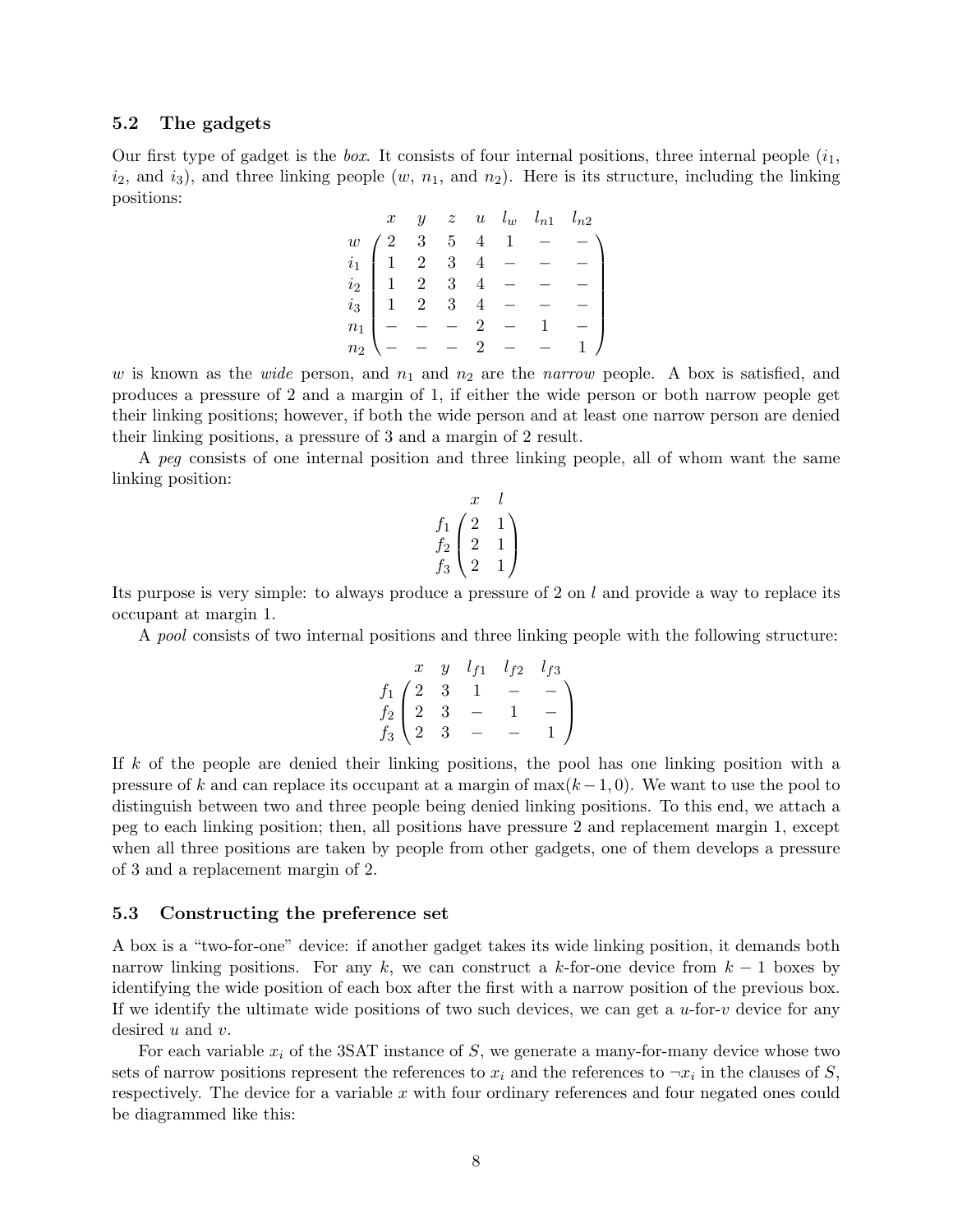

(Boxes represent boxes, circles represent linking positions, and lines represent linking people. Internal people and positions are not shown.) In a matching that obeys all the gadget constraints, we may assign all the linking people either to the right, filling the  $\neg x$  positions and leaving the x positions open, or to the left, filling the x positions and leaving the  $\neg x$  positions open. These two possibilities correspond to making x true or false, respectively. In either case, a linking position is left open if and only if the reference it represents evaluates to true.

Now, we add a pool for each clause of  $S$  and identify its three linking positions with linking positions of the variable devices according to the three references the clause contains. The pool's constraint is that at least one of its linking people receives a linking position, which means that at least one of the clause's references evaluates to true, i.e., the clause is satisfied. Thus, we can see that a matching that obeys all the gadget constraints corresponds to a tuple of truth values that satisfies every clause of S. We let the ideal unpopularity factor be 2 (regardless of  $S$ ) and the ideal unpopularity margin be  $6c - 2v$ , where c is the number of clauses and v is the number of variables in S. This margin is the sum of the margin of 1 at satisfaction for each of the  $3c - 2v$  boxes and 3c pegs.

## 5.4 Converting satisfying truth values to an ideal matching

The previous subsections have given an intuitive explanation of how the preference set P represents the original 3SAT instance  $S$ . In the next two subsections, we will show in more detail that a tuple of truth values satisfying S can be converted to an ideal matching and that no ideal matching exists if S is unsatisfiable, proving the correctness of the reduction.

Suppose we have a tuple of truth values  $(t_1, \ldots, t_v)$  that satisfies S; we construct a matching M as follows. For each variable  $x_i$ , we decide how to assign the people in its device based on  $t_i$ . If  $t_i$  is true, we match each box on the non-negated  $(x_i)$  side according to the first table below, filling its wide linking position, and each box on the negated  $(\neg x_i)$  side according to the second, filling its two narrow linking positions. Each table's superscripts give the pressures generated by the box shown; a linking position may end up with a higher pressure from another gadget that is connected to it. In the first table, we let  $n_1$  be a/the person whose linking position is shared with a pool (rather than a box); this is important so that the pressure of 2 exerted by the box on the position is no worse than that exerted by the attached peg. We then assign  $n_2$  to his last resort.

 x <sup>2</sup> y 1 z <sup>0</sup> u 1 l 0 <sup>w</sup> l 2 n1 l 1 n2 w 2 3 5 4 (1) − − i<sup>1</sup> (1) 2 3 4 − − − i<sup>2</sup> 1 (2) 3 4 − − − i<sup>3</sup> 1 2 (3) 4 − − − n<sup>1</sup> − − − (2) − 1 − n<sup>2</sup> − − − 2 − − 1 x <sup>2</sup> y 1 z <sup>0</sup> u 0 l 1 <sup>w</sup> l 0 n1 l 0 n2 w 2 3 5 (4) 1 − − i<sup>1</sup> (1) 2 3 4 − − − i<sup>2</sup> 1 (2) 3 4 − − − i<sup>3</sup> 1 2 (3) 4 − − − n<sup>1</sup> − − − 2 − (1) − n<sup>2</sup> − − − 2 − − (1) 

Observe that each linking position connected to the device is filled exactly once, except for the positions representing references to  $x_i$ ; furthermore, no pressure greater than 2 is generated. If  $t_i$ is instead false, we use the same construction but with the two sides of the device switched. Either way, exactly those linking positions that represent references evaluating to true are left open.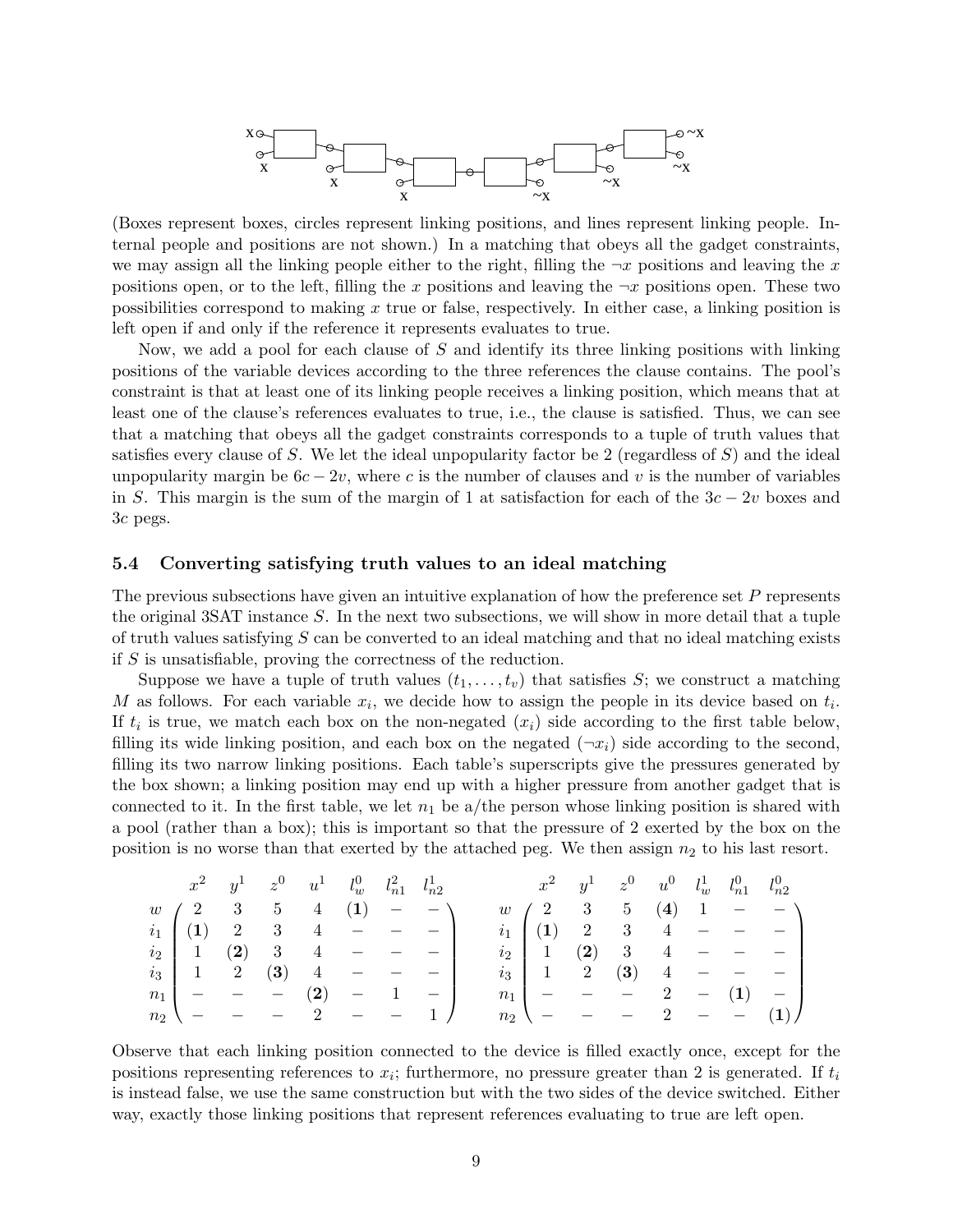After we match all the variable devices, we assign each pool linking person to his/her linking position if it is available, or otherwise to the best available position in his/her pool. Since the  $t_i$ satisfy S, at least one linking person from each pool will get a linking position, so each pool only needs to accommodate at most two people. This table shows how a pool can hold two people (the pressure superscripts consider the attached pegs as well as the pool itself):

$$
\begin{array}{ccccc}\nx^1 & y^0 & l_{f1}^2 & l_{f2}^2 & l_{f3}^2 \\
f_1 & (2) & 3 & 1 & - & - \\
f_2 & (2) & (3) & - & 1 & - \\
f_3 & 2 & 3 & - & - & (1)\n\end{array}
$$

It should be clear that moving more people to linking positions does not increase the pressures.

The argument that M has the ideal popularity factor 2 is nice and easy: nowhere in the above did we incur a pressure greater than 2. Showing that M has the ideal unpopularity margin  $6c - 2v$ takes more work. We will appeal to the following lemma:

**Theorem 5.1.** If M is a Pareto efficient matching, the number of filled positions in M that have pressure 2 or greater is an upper bound on the unpopularity margin of M.

*Proof.* Let N be a matching that dominates M by the greatest margin, which is M's unpopularity margin. As in the proof of Theorem 3.4, we modify  $N$  so that all demotions are to last resorts and observe that  $M \oplus N$  becomes a collection of vertex-disjoint paths, each of which promotes one or more people and then demotes one person to her last resort. (No path can consist of just a demotion because it could be dropped, making N dominate M by a greater margin.) Consider a path W that promotes k people; it contributes  $k-1$  to N's dominance margin over M. For each i, let  $p_i$  be the position filled by the ith promotion. If, for some i, we replace the portion of W after  $p_i$  with a demotion of the occupant of  $p_i$  to his last resort, we get a path demonstrating that the pressure of  $p_i$  is at least i. In particular,  $p_2, \ldots, p_k$  have pressure at least 2. By charging W's dominance-margin contribution of  $k-1$  to these  $k-1$  positions, we see that the total dominance margin is at most the total number of filled positions of pressure 2 or greater, as desired.  $\Box$ 

Now we just count the positions of pressure 2 in M. Every linking position connected to a pool has pressure 2 by virtue of its peg; there are 3 such positions for each clause for a total of 3c. Each box's internal position  $x$  also has pressure 2.  $S$  contains  $3c$  variable references, and each gets its own box except that the two endmost references on each of the 2 ends of each of the  $v$  variable devices share a box; thus there are  $3c-2v$  boxes. This makes a total of  $6c-2v$  positions of pressure 2, and one can check that there are no others. By Theorem 5.1, M has unpopularity margin at most  $6c - 2v$ , as desired.

Although it is not needed for the correctness of the reduction, we mention that one can recover a satisfying tuple of truth values from an ideal matching M by looking at who occupies the central linking position of each variable  $x_i$ 's device. We set  $t_i$  to true or false as that position is filled by the ultimate wide person from the non-negated or negated side of the device, respectively.

#### 5.5 Nonexistence of ideal matchings for unsatisfiable 3SATs

For the other direction of the correctness proof, suppose that  $S$  is unsatisfiable and let  $M$  be an arbitrary Pareto efficient matching of  $P$ ; we will show that  $M$  has neither the ideal unpopularity factor nor the ideal unpopularity margin. It should be clear from previous discussion in this section that, since  $S$  is unsatisfiable,  $M$  cannot satisfy all the gadget constraints, but we still must show that this results in non-ideal unpopularities.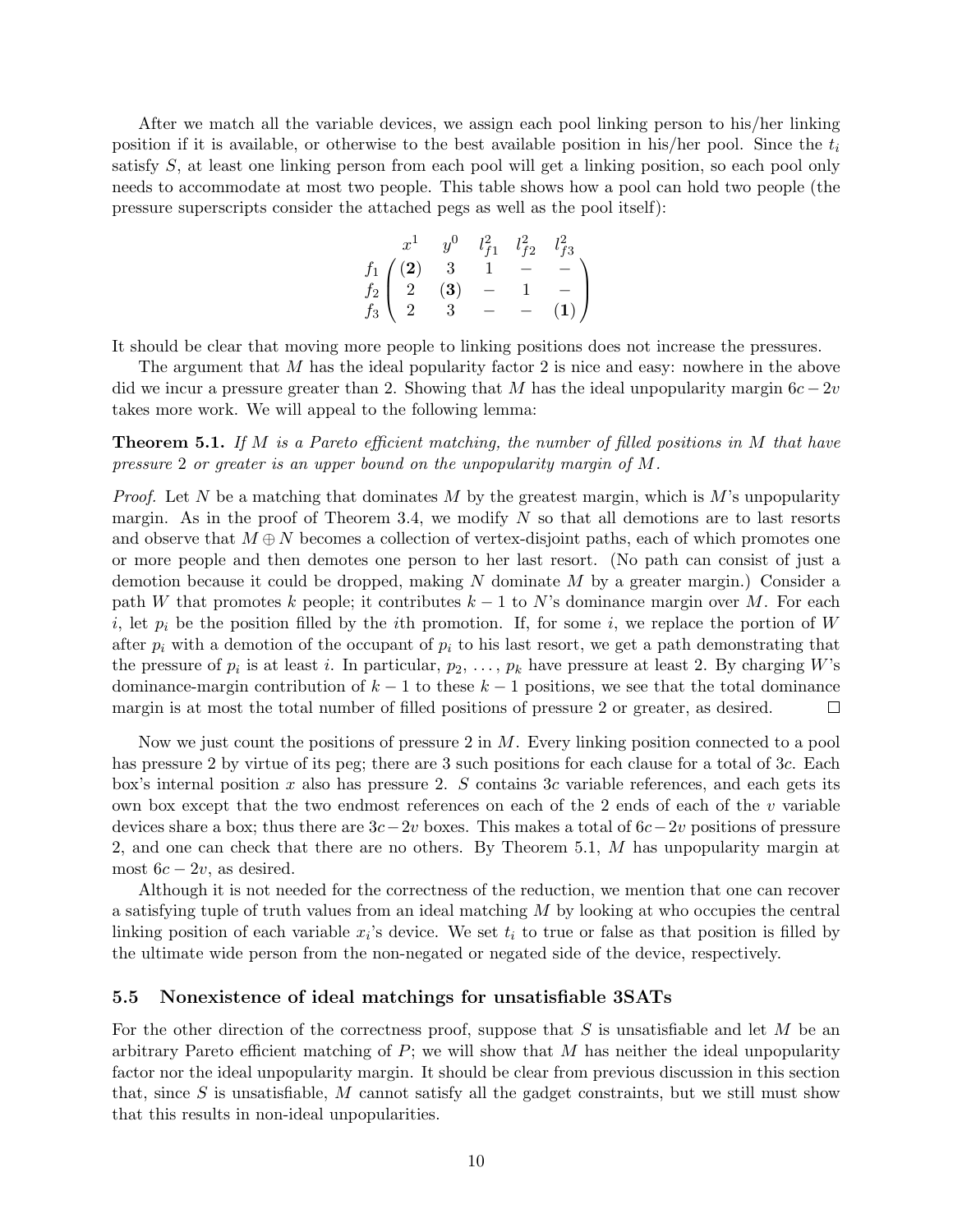M must dissatisfy either a pool or a box. Suppose first that it dissatisfies a box, i.e., both the wide person w and at least one narrow person (say  $n_1$ ) are denied linking positions. The four people w,  $i_1$ ,  $i_2$ , and  $i_3$  are all open exactly to the four positions x, y, z, and u. If one of the positions were empty, one of the people would be at her last resort and eager to fill it, a Pareto improvement; thus M must fill all four positions. If  $n_1$  is at his last resort, then we could promote him to  $u$ , its occupant to  $y$ , and its occupant to  $x$ , demoting the occupant of  $x$  to his last resort. Otherwise, one of w,  $i_1$ ,  $i_2$ ,  $i_3$  is at her last resort, and we could promote her to z, its occupant to y, and its occupant to x, again demoting the occupant of x. Either plan gives a dominance margin of 2 and shows that the pressure of  $x$  is at least 3.

On the other hand, if M dissatisfies a pool (by denying all three of its people their linking positions), then one of the people must be in x, one must be in y, and the third (call him  $p$ ) must be at his last resort. We could promote p to y, its occupant to x, and its occupant to his linking position, demoting its previous occupant; this plan also gives a pressure of 3 (this time on the linking position) and a dominance margin of 2.

The pressure of 3 is enough to show that M fails to achieve the ideal unpopularity factor of 2. Unforunately, we lack a nice analogue to pressure for margins, so to show that  $M$ 's unpopularity margin is non-ideal, we will construct a matching  $N$  that dominates  $M$  by a margin of more than  $6c - 2v.$ 

Consider a peg in  $M$ ; it may or may not get its linking position, but either way, x must be filled for Pareto efficiency, and at least one person is left at her last resort. Starting from  $M$ , we "cycle" each peg by promoting a last-resort person to x, promoting the occupant of x to the linking position, and demoting the occupant of the linking position. There are 3c pegs, each with two promotions and one demotion, so  $N$  dominates  $M$  by a margin of  $3c$  so far.

Now we turn to the boxes. In each box, the three people  $i_1$ ,  $i_2$ , and  $i_3$  are all eager to have one of the three positions x, y, z, so M must fill those positions for Pareto efficiency. In N, we promote whoever occupies z (it could be w rather than an  $i_j$ ) to y and its occupant to x, demoting the occupant of x. There are  $3c - 2v$  boxes, so this gives us an additional dominance margin of  $3c - 2v$  for a total of  $6c - 2v$ , the ideal margin.

To reach a non-ideal margin, we make use of the dissatisfied gadget. If a pool is dissatisfied, let p be the position on which it exerts pressure 3. Instead of cycling the peg attached to  $p$  (which contributes 1 to the dominance margin), replace the occupant of  $p$  according the pool's plan (above), which contributes 2 to the dominance margin. Similarly, if a box is dissatisfied, use its margin-2 plan instead of the margin-1 plan of the previous paragraph. Either way, the total dominance margin of N over M increases to  $6c - 2v + 1$ , so M cannot achieve the ideal unpopularity margin and the proof is complete.

#### 5.6 Conclusion

By means of the reduction, we have proved the following theorem:

Theorem 5.2. The least unpopularity factor and least unpopularity margin are both NP-hard to calculate for arbitrary preference sets. Consequently, it must be NP-hard to find a matching of minimum unpopularity factor or margin for a given preference set.

## Web page

I have put up a Web page at http://mattmccutchen.net/lufm/ with some additional materials related to this work. Notably, it has the popular-matcher, a collection of Java code containing